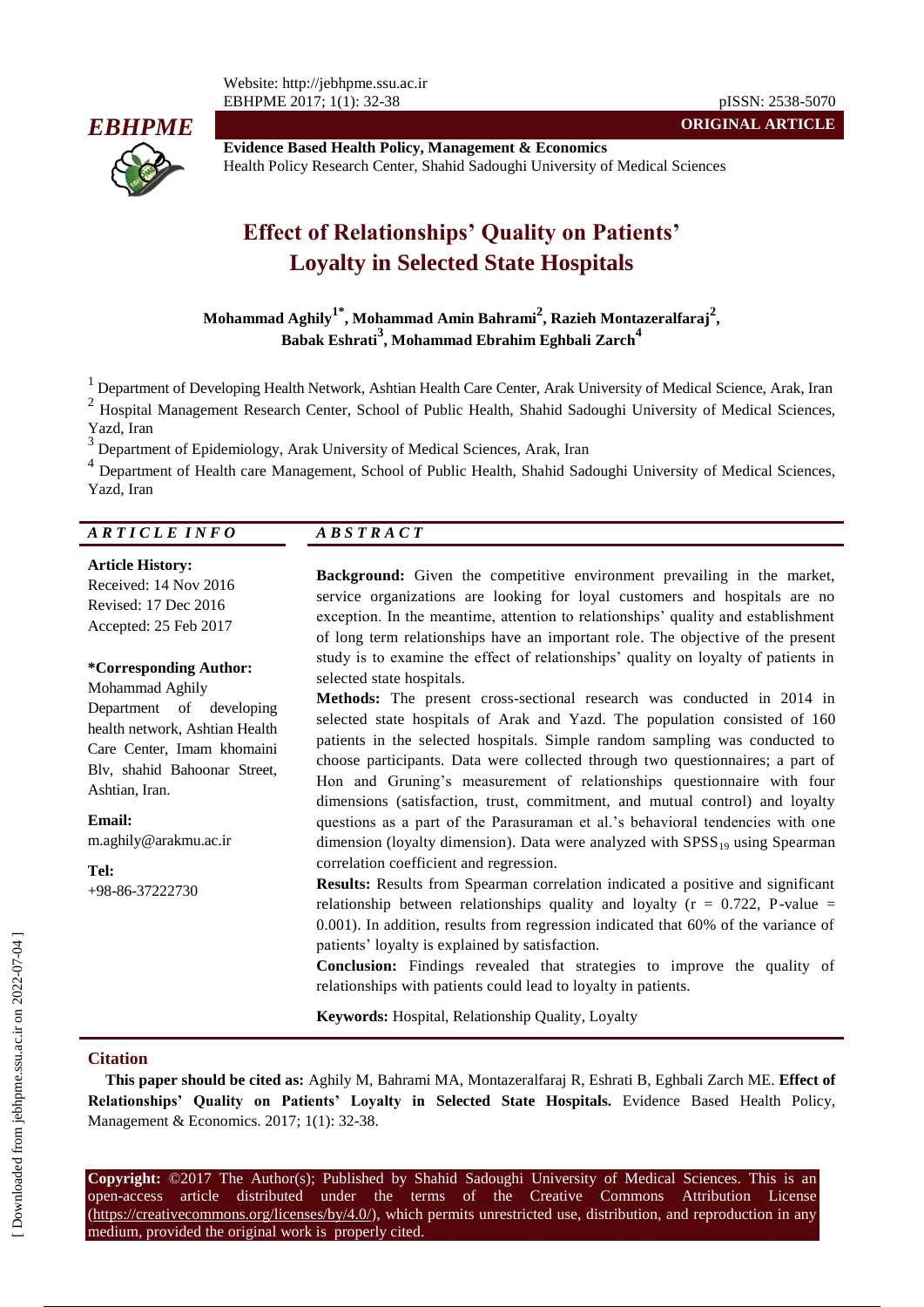## **Introduction**

Today, increasing competitiveness is necessary<br>for various reasons such as raising consumers' for various reasons such as raising consumers' awareness, improving the technology level, rapid market change, constraints on the competition, and its globalization.

Experts believe that in all organizations especially service organizations, achieving organizational goals depends on identifying and determining the needs and wants of the target markets, meeting customers' needs in a better and more effective way than competitors, and gaining their loyalty. Like any other businesses, hospitals need to retain customers and gain their loyalty in order to be successful (1).

This goal will be achieved with the use of marketing techniques. However, hospitals do not look with favor on marketing and sometimes they consider it against professional morality. This is rooted in their lack of awareness about the marketing concept, while marketing is comprehensive approach, with the aim of meeting customers' needs (2).

According to Kotler (3), marketing refers to human activities with the aim of satisfying needs and demands through the exchange process. The basic origin and elements of the marketing system include need and demands of human beings. Today, marketing is moving away from its traditional form while getting closer to relational marketing.

The concept of relational marketing was first used by berry (4) for service organizations as a strategy for attracting, retaining, and promoting relationships with clients. Gronroos (5) also provided a comprehensive definition for relational marketing, as the process of identifying, establishing, retaining, reinforcing, and ending relationships when necessary with customers and other stakeholders in a mutual interest so that goals of all groups are secured in this relationship. Relational marketing aims to build, maintain, and strengthen relationships with target customers to meet their objectives. Thus, it could be said that the communication process is in the core of a relational marketing (6).

Relationships' quality is one of the branches of relational marketing known as a set of intangible values leading to long-term relations between the parties (1,7).

Hening-Thurau and Klee (8) explained the quality of relationships between the organization and customers as the degree of relationship proportionality with regard to customers' needs involved in the relationship. Because of the importance of relational marketing in today' world of business, relationship quality is necessary to strengthen the relationships and promote customers' degree of satisfaction from supplementation of their demands and expectations.

To develop long relationships, good relationship quality can increase customers' reliability. In other words, higher relational quality causes interaction among service providers and customers while creating stable and longer-term exchanges in which both sides can gain common interests (7).

On the other hand, other organizations view establishment of beneficial and effective relationships with customers as the key to success. In fact, development of a mutually satisfying long-term relationship has been proposed as an asset (9). Shoemaker and Bowen (10) showed that a correct customer-organization relationship based on trust and commitment ultimately encourages the customer and leads to loyalty.

Although, there is no agreement over the dimensions of relationship quality, according to previous studies, relationship quality is defined by four dimensions including satisfaction, trust, commitment, and mutual control (11).

1. Mutual control: It refers to the extent to which the parties agree on legal power to influence each other. Although, some imbalance is normal, stable relations require organizations and people to have control over each other (12).

2. Satisfaction: Customers' satisfaction can be defined as their response to evaluation and experience of purchase and use a product or service compared with their expectations before purchase (7). Oliver also defines consumer satisfaction as "consumers' feeling about whether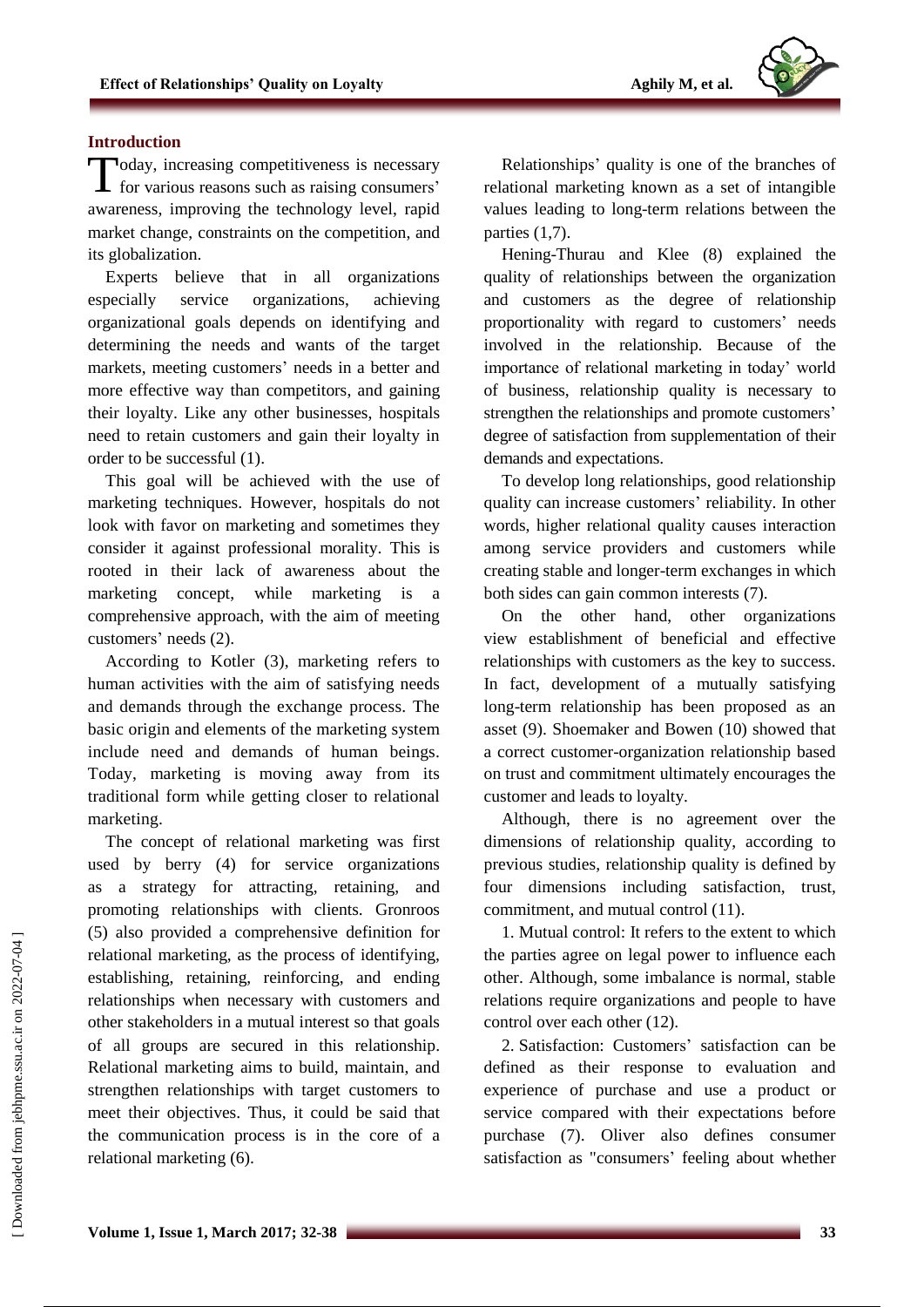their needs, desires, and goals are met by application and whether this is followed by satisfaction" (13).

3. Trust: Sin et al. (14), define trust as one side's belief about reliability of the other side's statements and commitments. They also believe that higher levels of trust between buyer and seller will increase the possibility of continuing the relationship. Morgan et al. (15), define trust as tendency to rely and depend on the trustworthy partner.

4. Commitment: Commitment refers to the emotional relationship between people and organization (16). Hon and Gruning (17) maintain that commitment is the belief that each party possesses to the relationship and spends time and money for it.

Developing loyalty is the main objective of relational marketing activities (7). Oliver (13) defines the concept of loyalty as "deep commitment to repurchase or reselection of a preferable product or a service in the future, such that the same brand, or product will be purchased, despite the marketing impact and efforts of potential competitors.

Loyalty happens when customers feel that the organization can best meet their needs, so that rival firms are set virtually out of customers' considerations and they exclusively purchase from that organization (18).

Hospitals, like any other businesses need to retain customers and gain their loyalty to be successful. In fact, patient loyalty causes reduction of costs and increases revenues for hospitals (1). Mortazavi et al. (19), aimed at determining the relationship between patients' satisfaction and loyalty in private hospitals. They reported a significant positive correlation between patients' satisfaction and loyalty. Likewise, Shamsi et al. (16), in a study evaluated the relationship among customer loyalty programs, customer loyalty, and related components in pharmaceutical distribution companies and concluded that the three components of satisfaction, trust, and commitment are statistically and directly related to customers' loyalty.

The present study aimed at investigating the effect of relationships' quality on loyalty in selected state hospitals.

# **Materials and Methods**

This cross-sectional research was conducted in four big state hospitals of Arak and Yazd in 2014. Data collection was performed through Hon and Gruning's measurement of relationships and Parasuraman, Zeithaml, and Berry's (20) customer behavioral tendencies inventory.

To assess the relationship quality, a part of Hon and Gruning's relationship assessment in public relations questionnaire was used which consisted of 18 items distributed in four dimensions of trust (6 items), mutual control (3 items), commitment (4 items), and satisfaction (5 items). The scoring is performed based on a 5-point Likert scale (strongly agree = 5, agree = 4, no opinion = 3, disagree = 2, strongly disagree  $= 1$ ). Cronbach's alpha reliability of the scale was 0.96. Three relevant experts approved the face validity of the questionnaire.

To measure loyalty a part of the Parasuraman, Zeithaml, and Berry's (20) questionnaire was used which contains five items. The scoring was performed based on a 5-point Likert scale (strongly agree = 5, agree = 4, no opinion = 3, disagree = 2, and strongly disagree  $= 1$ ). In Arab et al.'s study (21), the reliability of the questionnaire obtained by Cronbach's alpha method was 0.87. However, in the present study, the reliability was calculated as 0.89. Professors and experts in the field of management confirmed the content validity of the questionnaire.

The population included all patients in four major public hospitals of Arak (Vali Asr and Amir Kabir) and Yazd (Shahid Sadoughi and Shahid Rahnemoun). Cochran's formula was applied and 160 patients were randomly selected. The questionnaires were distributed evenly among the hospitals. Patients with a history of at least 3 days of hospitalization who wanted to participate in the study were selected. The questionnaires were completed at the time of release by the researcher. The patients were assured that all information collected will remain confidential.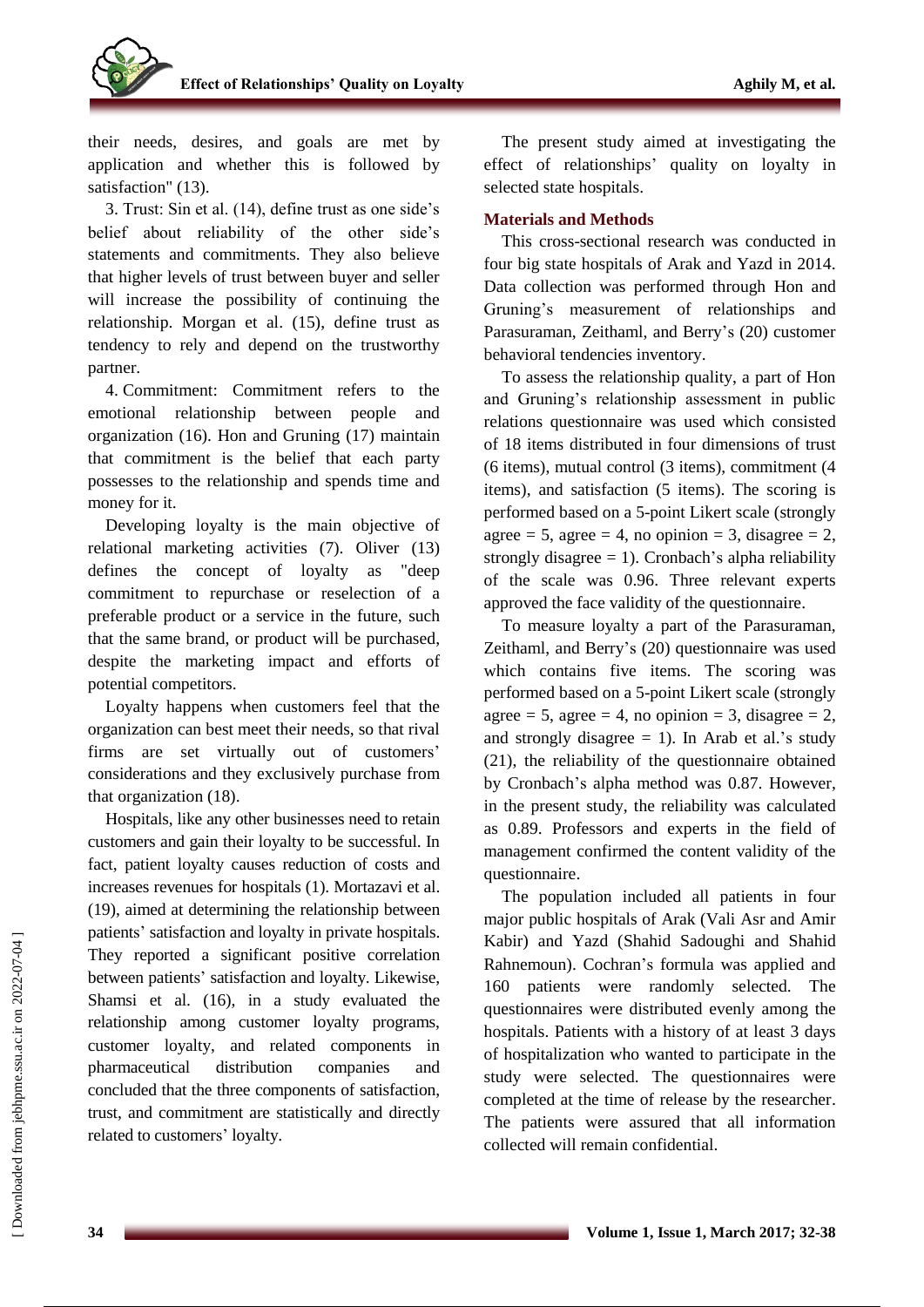

The data obtained were then analyzed via  $SPSS<sub>19</sub>$  (SPSS, Inc., Chicago, IL). For inferential statistics, regression and Spearman correlation coefficient tests were used.

Ethics approval of this project was 234889 in 2014.

#### **Results**

Descriptive statistics showed that 51.2 % of the participants were women  $(N = 82)$  and 48.8 %  $(N = 78)$  were men. The patients' age mean score was  $37.5 \pm 24.6$  years.

The results indicated that there is a significant positive relationship between the relationship

quality and patient loyalty in the selected hospitals  $(r = 0.722$  and P-value = 0.001). Other findings also showed that a significant positive relationship exists between satisfaction and loyalty ( $r = 0.734$ ) and P-value  $= 0.001$ ). According to Table 1, the highest correlation is related to satisfaction.

The results of regression analysis showed that 60 % of loyalty variance is explained by dimensions of relationship quality ( $r^2 = 60\%$ ). In addition, for each unit of change in the variance of satisfaction, 0.720 units change in the variance of loyalty, reflecting a strong statistical correlation between satisfaction and loyalty (Table 2).

**Table 1.** Correlation coefficient between dimensions of relationship quality and patient loyalty

| <b>Variable</b> | <b>Correlation Coefficient</b> * | $\mathbf{p}^{**}$ |
|-----------------|----------------------------------|-------------------|
| Trust           | 0.653                            | 0.001             |
| Mutual control  | 0.561                            | 0.001             |
| Commitment      | 0.558                            | 0.001             |
| Satisfaction    | 0.734                            | 0.001             |

\* Spearman correlation coefficient

\*\*Significant at the 0.05 level

| Independent variable |          | <b>Standard Error</b> |          | $\overline{\mathbf{p}^{**}}$ |
|----------------------|----------|-----------------------|----------|------------------------------|
| Trust                | $-0.030$ | 0.093                 | $-0.033$ | 0.751                        |
| Mutual control       | 0.272    | 0.156                 | 0.161    | 0.083                        |
| Commitment           | $-0.64$  | 0.118                 | $-0.45$  | 0.590                        |
| Satisfaction         | 0.734    | 0.100                 | 0.720    | 0.001                        |

Table 2. Coefficients of the regression analysis for loyalty in terms of relationship quality in the selected hospitals\*

\*Dependent variable: Loyalty

\*\* Significant at the 0.05 level

### **Discussion**

In service industries such as hospitals, attraction of new customers and retaining existing customers are among the most important issues of relational marketing. The quality of relationships has been proposed as a marketing tactic that benefits both sides. Therefore, the present study aimed at investigating the effect of relationship quality and its dimensions on loyalty of hospitalized patients in selected hospitals.

Based on the findings, among the four domains of relationship quality, satisfaction had the highest correlation with loyalty  $(r = 0.734$  and P-value = 0.001), indicating the effect of satisfaction on loyalty as well as the necessity for hospital managers to attain patients' satisfaction. Bowen and Chen (22), as well as Taylor et al. (23), also found a positive relationship between satisfaction and attitudinal loyalty. They reported that a small change in customer satisfaction leads to a significant increase in loyalty.

Providing patients with high quality health services in addition to other facilities for patients and their entourage will be among the essential factors of patient satisfaction. Ghazavy (9) and Arab et al. (21), found that satisfaction has a positive and significant role in loyalty that is in accordance with the results of the present study.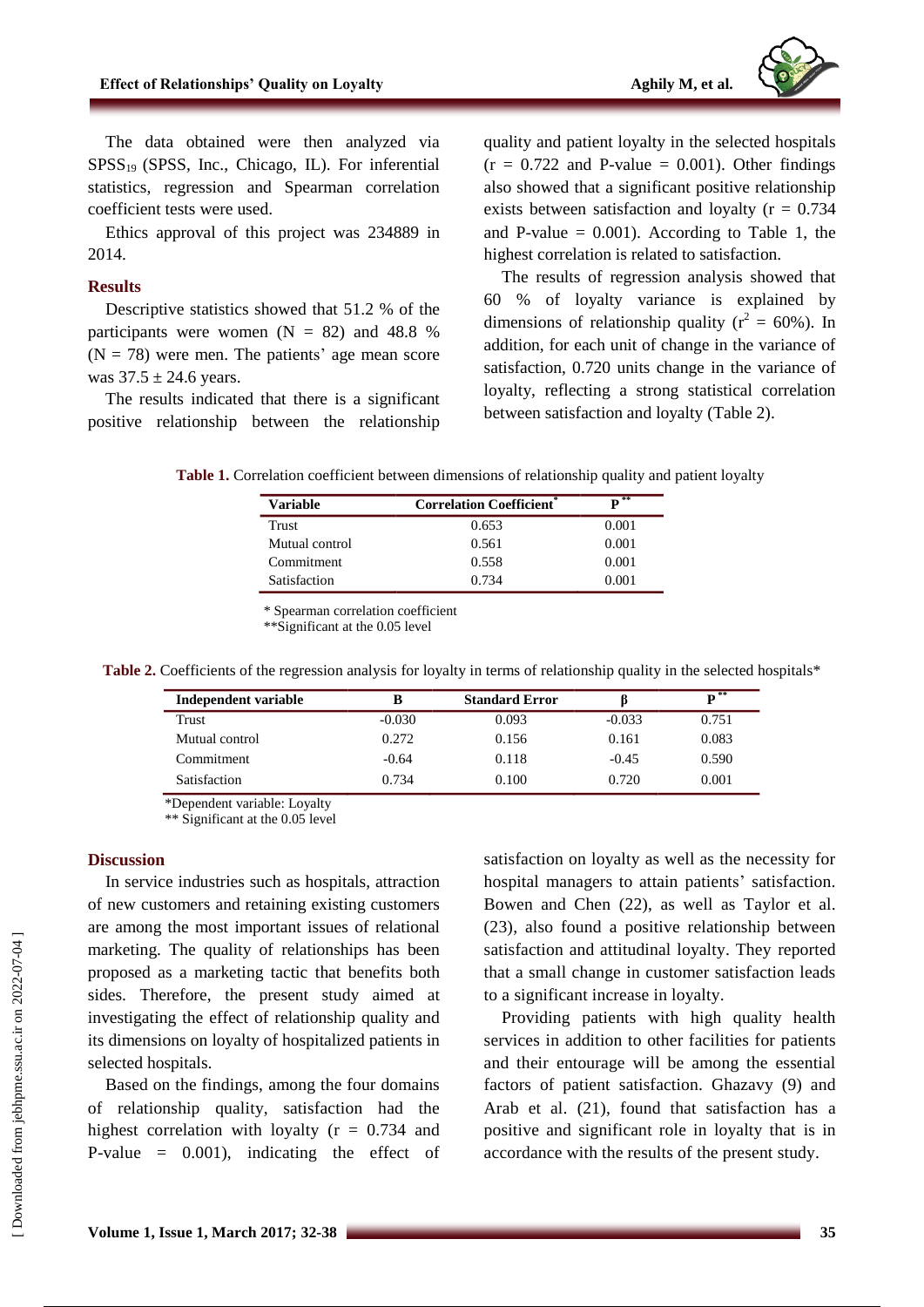After satisfaction, the dimension of trust had the highest correlation with loyalty. Some studies, introduced loyalty as a result of trust and empirical evidences have shown the direct effect of trust on loyalty (16). The ability of hospitals to do what they promised, integrity in behavior, justice in treatment, and providing services proper to the patients will help strengthen this dimension and ultimately patients' loyalty. Ghazavy (9) and Hossein Zadeh Bahraini et al. (24), also indicated a positive and significant correlation between trust and customers' loyalty, which is in line with the findings of the present study. If patients trust a hospital, they will select it for future references or to propose it to others.

Commitment can be considered as the introduction of loyalty. Customers committed to their relationship with the service provider and continually use its services are more loyal (16). Bettencourt (25) showed a significant positive relationship between commitment and loyalty that is consistent with the findings of the current research.

Given the importance of meeting the needs and wishes of patients, hospital administrators must turn their attention to the issue of establishing and maintaining long-term quality relationships with customers which in turn will strengthen patients' sense of trust, commitment, satisfaction, and consequently loyalty. Hayatbakhsh Abbasi, et al. (26), indicated that building strong relationships between clinicians and staff is vital. Yousefi (27) introduced the quality of staff-customer relationships among the factors affecting customer loyalty. Hossein Zadeh Bahraini (24) observed a significant positive relationship between these two components, which is consistent with the findings of the present study.

Among the limitations of this study the fact that it was conducted in state hospitals can be mentioned. The generalizability of the results to other state and private hospitals should also be analyzed through further studies.

## **Conclusion**

The results of such studies support the notion that hospital administrators should pay special attention to their internal and external relationships. Legal needs, attitudes, and requirements of patients should be considered in order to maintain long-term relationships with their customers and increase their loyalty to the hospital.

Along with providing quality services to patients, the nature of service organizations such as hospitals obliges them to pay special attention to the needs of patient's entourage and work to satisfy their needs as far as possible. Enhancement of staff communication skills in dealing with patients and their entourage should also be prioritized in the hospital. Considering information and reception units in guiding patients and their entourage properly is effective in increasing the relationship quality and loyalty levels. Medical staffs' justice in treatment and integrity in behavior can also help to increase patients' satisfaction, trust, and loyalty to the hospital.

## **Acknowledgements**

This article is part of a master's thesis in Faculty of health, Shahid Sadoughi University of Medical Sciences. Hereby, the respected president, CEO of the hospitals, and all patients who collaborated in this project are appreciated.

# **Conflict of interests**

The authors declare no conflict of interests.

## **Authors' contributions**

Bahrami MA designed research; Aghily M and Eghbali Zarch ME conducted research; Eshrati B and Aghily M analyzed data; and Aghily M, Bahrami MA and Montazeralfaraj R wrote the paper. Aghily M had primary responsibility for final content. All authors read and approved the final manuscript.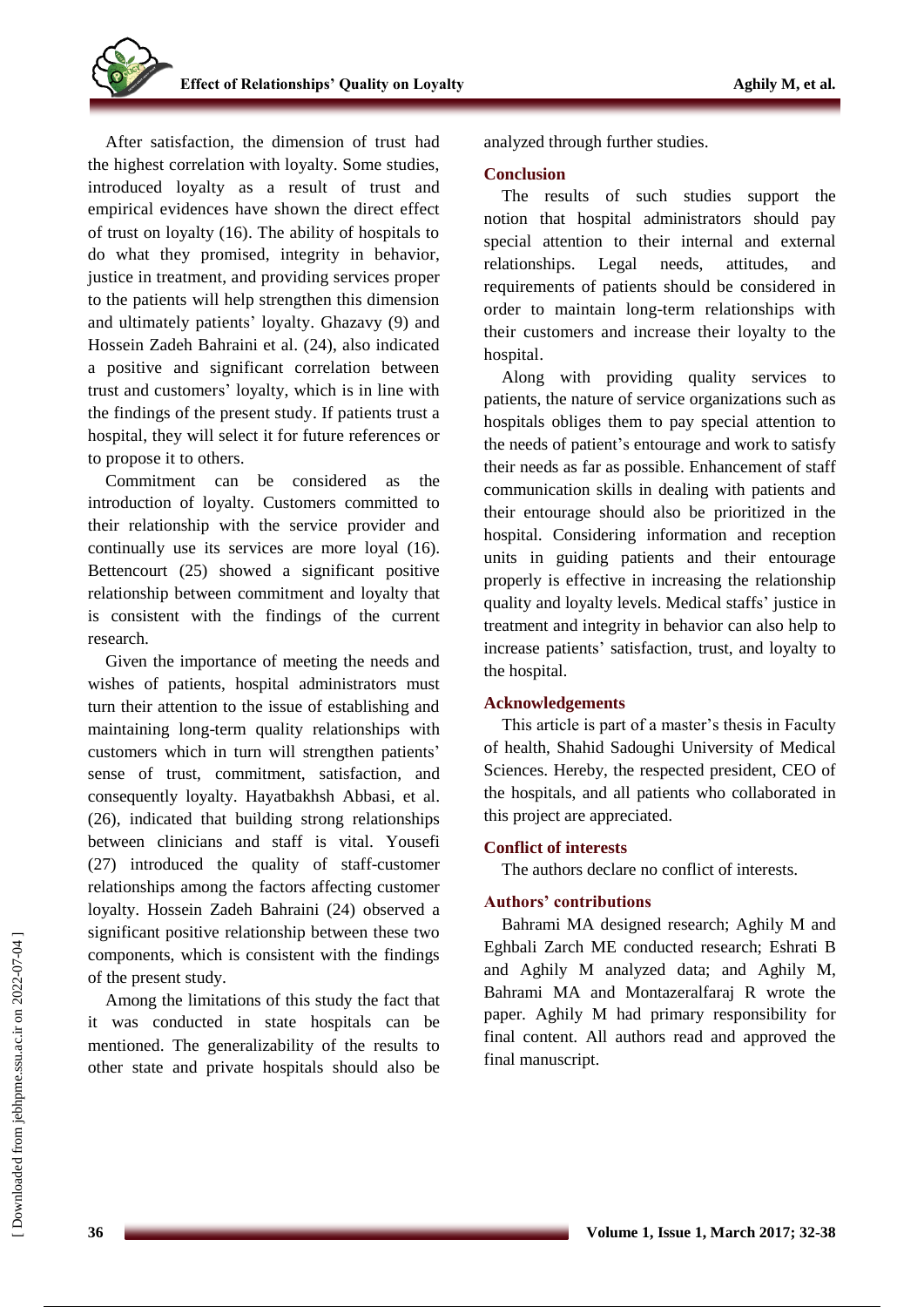

# **References**

- 1) Karimi MH. The effect of perceived service quality by patients on their loyalty to the hospital with emphasis on interface role satisfaction (Case Study: Private Hospital in Mashhad) [MSc Thesis]. Mashhad: Ferdowsi University of Mashhad, School of Economic and Administrative Sciences; 2013. [In Persian]
- 2) Mohammadian M. Introduce hospitals and health care centers marketing and Its applications. Available from URL: http://www. marketing articles.ir. Last Access: October 10, 2014. [In Persian]
- 3) Kotler P, Armstrong G, Saunders J, Wong V. Principles of marketing, 2nd ed. New Jersey: Editura Prentice Hall, USA; 1990. P. 17.
- 4) Berry LL, Shostack GL, Upah GD, American Marketing A. Emerging perspective on services marketing. Chicago, IL: American Marketing Association; 1983. p. 146.
- 5) Grönroos C. From marketing mix to relationship marketing: towards a paradigm shift in marketing. Management Decision. 1994; 3 2(2): 4-20.
- 6) GHaffari P, Zanjirdar M, Panahi M.The Survey of relationship quality and rapport on word of mouth. Journal of Marketing Management. 2000; 71(18): 9-11. [In Persian]
- 7) Haghighi M, Darikndeh A, Arian A, Hossainee H. Effects of marketing tactics relationship on customer loyalty from the perspective of Irancell customers. New Marketing Research Journal. 2013; 2(4): 44-62. [In Persian]
- 8) Rajaobelina L, Bergeron J. Antecedents and consequences of buyer-seller relationship quality in the financial services industry. International Journal of Bank Marketing. 2009; 27(5): 359-80.
- 9) Ghazavi SH. The effect of trust and customer satisfaction to customer loyalty (case study: sina Insurance of Yazd) [MSc Thesis]. Yazd: Yazd University, School of Accounting, Department of Management & Economic; 2011. [In Persian]
- 10) Bowen J, Shoemaker S. Development of taxonomy on services to gain strategic marketing insights loyalty: A strategic commitment. J of

the Academy of Marketing Science. 2003; 18(1): 43-9.

- 11) Moradi M, Mosavi M, Alimardani B. Model of customer loyalty in the insurance industry (a case study: an insurance company). Insurance Journal. 2011; 101(1): 31-51. [In Persian]
- 12) Bahrami MA, Aghily M, Montazerolfaraj R, Eshrati B. Assessing level of public relations hospital and its relation with patients loyalty in governmental hospitals in Yazd and Arak. Journal of Healthcare Management. 2015; 5(4): 45-54. [In Persian]
- 13) Oliver RL. Whence consumer loyalty?. Journal of Marketing. 1999; 63(1): 33-44.
- 14) Sin LY, Tse AC, Yau OH, Lee JS, Chow R. The effect of relationship marketing orientation on business performance in a service-oriented economy. Journal of Services Marketing. 2002; 16(7): 656-76.
- 15) Morgan RM, Hunt SD. The commitment-trust theory of relationship marketing. Journal of Marketing. 1994: 58(3): 20-38.
- 16) Shamsi Gooshki S, Solgi M. The evaluation the relation between loyalty programs customer loyalty and affiliated components (casse study: drug distribution companies). Journal of Marketing Management. 2012; 36(21): 119-40. [In Persian]
- 17) Hon CL,Gruning JE. Guidelines for measuring relationships in public relations. USA: Institute for Public Relations; 1999. p. 1-40.
- 18) Dehghan A, Shahin A. Customer loyalty assessment-a case study in MADDIRAN, the distributor of LG electronics in Iran. Business Management and Strategy Journal. 2011; 2(1): 1-32.
- 19) Mortazavi S, kazemi M, shirazi A, aziz-abadi A. The Relationships between patient satisfaction and loyalty in the private hospital industry. Iranian Journal of Public Health. 2009; 38(3): 60-9.
- 20) Zeithaml VA, Berry LL, Parasuraman A. The behavioral consequences of service quality. Journal of Marketing. 1996. 60(2): 31-46.